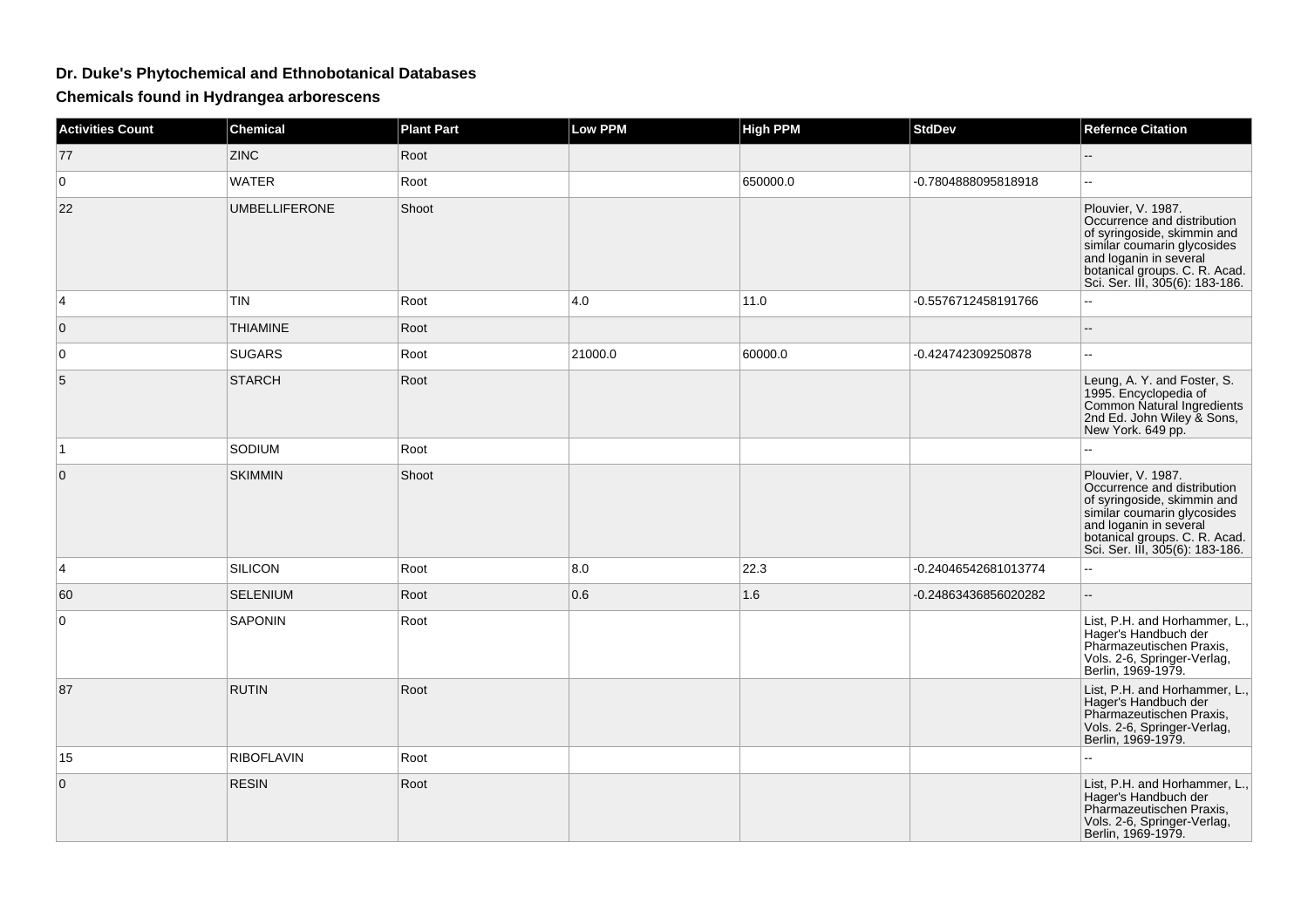| <b>Activities Count</b> | <b>Chemical</b>     | <b>Plant Part</b> | <b>Low PPM</b> | <b>High PPM</b> | <b>StdDev</b>        | <b>Refernce Citation</b>                                                                                                                                                                                              |
|-------------------------|---------------------|-------------------|----------------|-----------------|----------------------|-----------------------------------------------------------------------------------------------------------------------------------------------------------------------------------------------------------------------|
| 176                     | QUERCETIN           | Root              |                |                 |                      | Williamson, E. M. and Evans,<br>F. J., Potter's New<br>Cyclopaedia of Botanical<br>Drugs and Preparations,<br>Revised Ed., Saffron Walden,<br>the C. W. Daniel Co., Ltd., Essex UK, 362 pp, 1988,<br>reprint 1989.    |
| $\overline{0}$          | <b>PROTEIN</b>      | Root              | 56700.0        | 162000.0        | 0.4894586911777774   |                                                                                                                                                                                                                       |
| 14                      | <b>POTASSIUM</b>    | Root              | 9034.0         | 25810.0         | 0.73452011339059     |                                                                                                                                                                                                                       |
| $\overline{4}$          | <b>PHOSPHORUS</b>   | Root              | 2450.0         | 7000.0          | 0.6118650125540502   |                                                                                                                                                                                                                       |
| 39                      | <b>NIACIN</b>       | Root              | 44.0           | 125.0           | 2.1667485756558618   | $\sim$                                                                                                                                                                                                                |
| $\overline{0}$          | <b>NEOHYDRANGIN</b> | Shoot             |                |                 |                      | Plouvier, V. 1987.<br>Occurrence and distribution<br>of syringoside, skimmin and<br>similar coumarin glycosides<br>and loganin in several<br>botanical groups. C. R. Acad.<br>Sci. Ser. III, 305(6): 183-186.         |
| 14                      | <b>MANGANESE</b>    | Root              | 7.0            | 18.7            | -0.3225779619590914  | $\sim$                                                                                                                                                                                                                |
| 65                      | <b>MAGNESIUM</b>    | Root              | 567.0          | 1620.0          | -0.5010009675178397  | $\mathbf{u}$                                                                                                                                                                                                          |
| $\overline{4}$          | <b>LOGANIN</b>      | Shoot             |                |                 |                      | Plouvier, V. 1987.<br>Occurrence and distribution<br>of syringoside, skimmin and<br>similar coumarin glycosides<br>and loganin in several<br>botanical groups. C. R. Acad.<br>Sci. Ser. III, 305(6): 183-186.         |
| 75                      | <b>KAEMPFEROL</b>   | Root              |                |                 |                      | Williamson, E. M. and Evans,<br>F. J., Potter's New<br>Cyclopaedia of Botanical<br>Drugs and Preparations,<br>Revised Ed., Saffron Walden,<br>the C. W. Daniel Co., Ltd.,<br>Essex UK, 362 pp, 1988,<br>reprint 1989. |
| 6                       | <b>IRON</b>         | Root              | 6.0            | 18.0            | -0.41550297627696336 |                                                                                                                                                                                                                       |
| $\overline{0}$          | <b>HYDRANGIN</b>    | Root              |                |                 |                      | List, P.H. and Horhammer, L.,<br>Hager's Handbuch der<br>Pharmazeutischen Praxis,<br>Vols. 2-6, Springer-Verlag,<br>Berlin, 1969-1979.                                                                                |
| $\overline{0}$          | <b>GUM</b>          | Root              | 31500.0        | 90000.0         | -0.6755279625367215  |                                                                                                                                                                                                                       |
| $\overline{0}$          | FIBER(DIETARY)      | Root              |                | 380000.0        | -0.20125931618604387 | $\overline{a}$                                                                                                                                                                                                        |
| $\overline{0}$          | FIBER(CRUDE)        | Root              |                | 120000.0        | 0.2580364813561677   | $\overline{\phantom{a}}$                                                                                                                                                                                              |